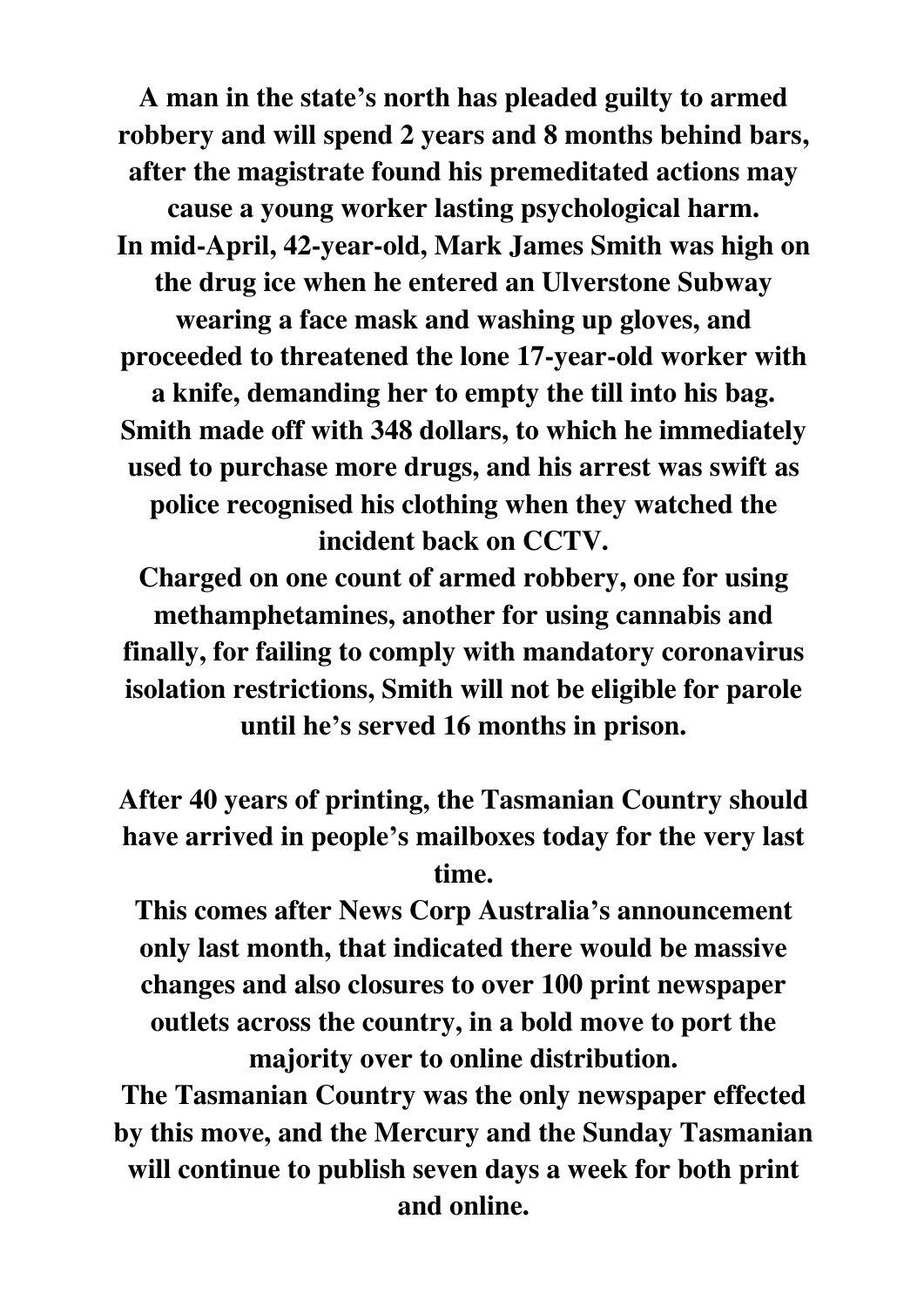**Even more COVID restrictions have been lifted as of midday today, with Stage 3 being brought forward, that will now allow up to 500 people gathered at outdoor events and 250 for many indoor premises, according to density limits.** 

**This means that businesses like pubs, restaurants and cafes will be able to cater for a larger number of people – depending on the venue's maximum capacity – while also adhering to the new limits of 1 person per 2 square metres. These same rules apply to other newly permitted venues** 

**like casinos, nightclubs, food courts, supermarkets, airports, shopping centres and universities for example. Most notably, is that of nightclubs and confined overnight venues where alcohol is regularly served, and activities that are not seated, like dancing and pool, are strictly not permitted.** 

**While outdoor sporting establishments will be able to allow up to 500 people in attendance – including players and support staff – household and shack visits still remain limited to 20 people at any one time.** 

**Following on, and it's only just this evening that Premier** 

**Peter Gutwein has congratulated our state in being so resilient, and recording no new cases for 41 days now, also more importantly, announcing that our borders will be set** 

**to reopen four weeks from now, on Friday July 24. This move comes after much resistance from locals and politicians who both support and condemn the opening, but Mr Gutwein has assured everyone that as this date looms closer, there will be constant reviews from Public Health and other authorities, and if he is advised to do so,**